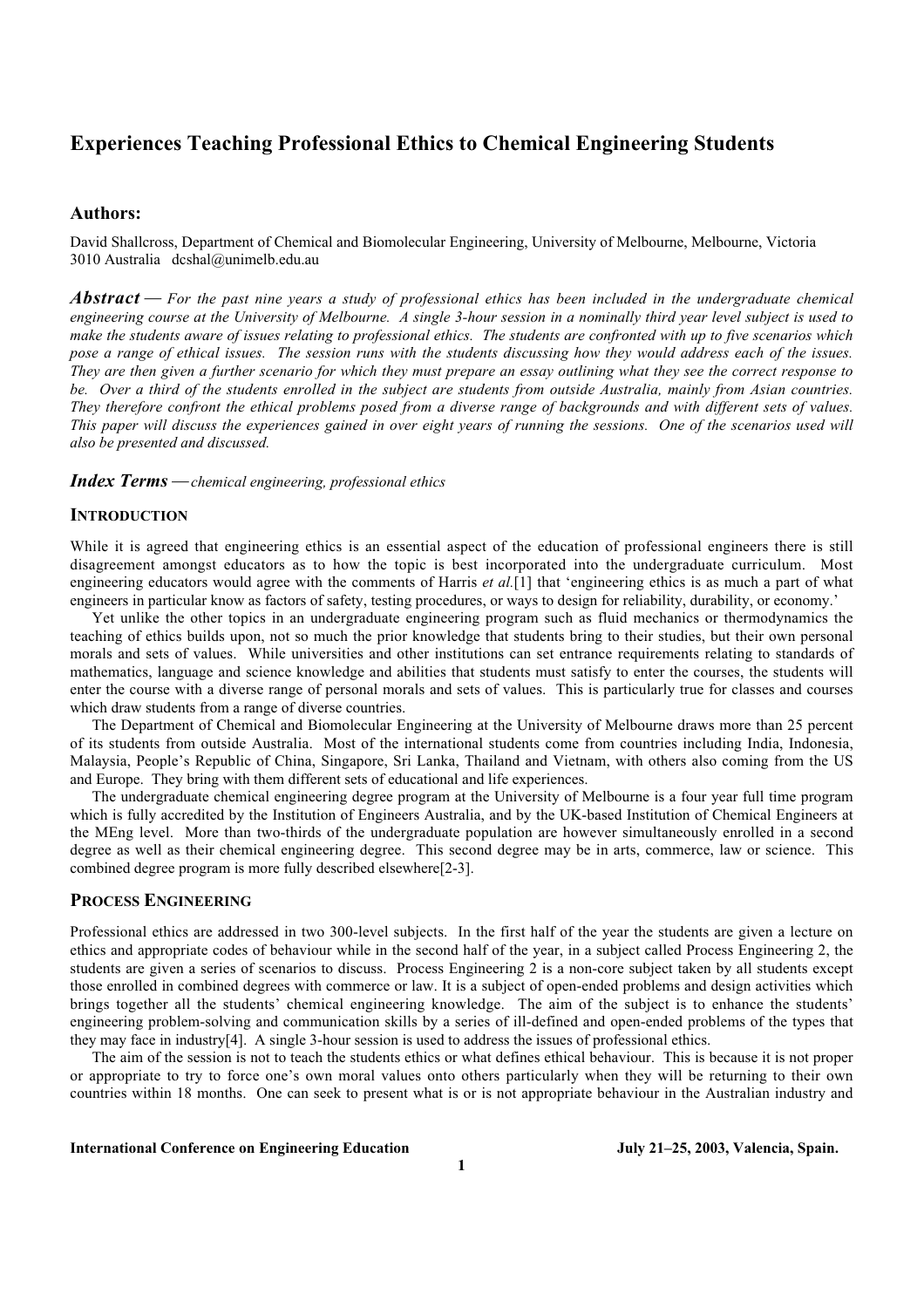society, and by extension industry in the Western World. The session attempts to alert students to the types of ethical issues that may arise during their professional careers by presenting them with a series of up to five different scenarios.

#### **OPENING SCENARIO**

The following scenario is the first presented to the students. They are asked to read it and then identify what they believe is the correct course of action that Barry should take?

*Barry has been working as a Process Engineer at an oil refinery in the western suburbs ever since graduating from University four years before. One Saturday morning at the Victoria Market Barry bumps into Finn, a friend from his university days whom he has not seen for three-and-a-half years. After chatting briefly they arrange to meet for lunch on one of Barry's rostered days off a week later in the city near Finn's office.*

*Over lunch Barry and Finn talk about the old days at university and about their respective jobs. Barry learns that Finn has just been promoted to Inspector with the Environmental Safeguard Agency, a government agency. Finn's job is to investigate allegations of water and air pollution from industrial sites in the south-eastern suburbs of Melbourne. Finn describes his powers under the law to enter sites looking for violations of site discharge licences. Barry then describes his duties as a Process Engineer within his company. Barry is aware that his company doesn't always obey the letter of the law with regard to discharges and so is careful about what he says to his friend knowing that a careless comment could be damaging to his employer. During the conversation Barry admits his ignorance of the details of the law so Finn invites Barry up to his office to give him some printed booklets prepared by the ESA.*

*As Finn searches through his files for the booklets in his office Barry glances around the cluttered room and notices a file labelled 'CITOX Pty Ltd' on the top of the desk. As he hands Barry a copy of the booklet, Finn notices his friend's gaze and casually mentions that in two days time he will be leading a raid on Citox in Oakleigh. Finn tells Barry that the ESA have received a tip-off that Citox have been exceeding their discharge licences and that on his first raid as an Inspector he hopes to get evidence for a prosecution in the courts.*

*As Finn tells him this, Barry listens quietly, his mind racing. Barry has not told Finn that his girlfriend, Eliza, is a Chemical Engineer working at Citox's Oakleigh site. Only the other night Eliza had revealed that she had had to authorize the shift supervisor to partially vent the contents of a reactor vessel to the atmosphere after the reactor had been incorrectly filled.*

*Finn has given Barry information about a secret raid unaware that Barry's girl-friend works at the site. What should Barry do with this information?*

*A. Do nothing. Barry was given information that he should not have been. He did not ask to be told of the impending raid. Barry can pretend that he was never told and not tell Eliza. But if Eliza were to ever find out that Barry could have warned her about the raid the knowledge could severely strain their relationship. Also if Finn were ever to learn that Barry's girlfriend worked for Citox and Barry had not told him then Finn could feel, however unjustified, that he had been betrayed by Barry.*

*B. Tell Finn about Eliza and her Association with Citox. This action could force Finn to cancel the raid, and could place Finn in an embarrassing and difficult position within the ESA. Finn could be reprimanded for revealing confidential information and the incident could effect his career. Alternatively, Finn might stand firm and continue with plans for the raid. He might caution Barry that any attempt to warn Eliza or any other Citox employees of the impending raid could have serious repercussions for Barry.*

*C. Warn Eliza without revealing his source. Barry could mention to Eliza that he had heard a rumour that Citox were about to be inspected by the ESA. The danger is that Eliza might want to know the source of the information and might not act on it if Barry does not reveal his contact. Also, Finn could realize that Citox had been tipped-off by someone and may guess that it was Barry.*

*What would you do?*

Typically, a student who is known to be self-confident is asked for their opinion in front of the rest of the class. Other similar students are then asked until many of the students are prepared to offer their opinions unasked. An effort is made to try to involve as many students as possible from a range of diverse backgrounds in the discussion. During this period it is usual that champions are found for each of the three courses of action. It is not unusual for the discussion to become quite lively as students argue their cases through the mediator. Students are asked to justify their opinions. At this point the mediator asks any undecided students to decide a course of action from the three options given.

The students are then given a second scenario which is identical to the one above with one exception. Instead of Finn working for the Environmental Safety Agency, a government agency, he works for a hypothetical, radical environmentalist lobby group which uses highly questionable tactics to progress their own political agenda. They are told that only 6 months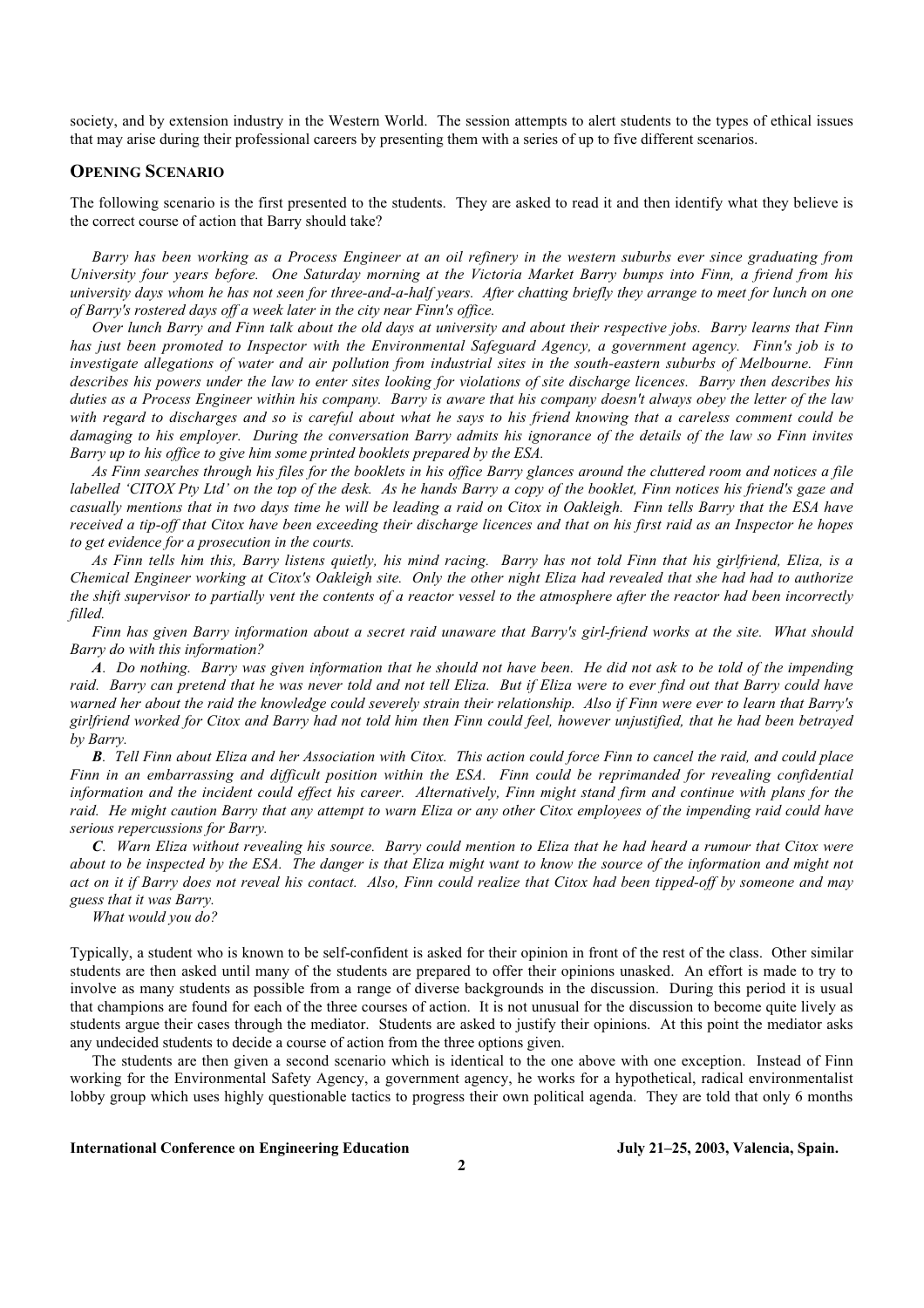before the group had led a media 'raid' on a chemical company alleging that they were discharging dangerous chemicals into the environment, when later independent tests showed that this did not occur. The students are asked to nominate which of the three courses of action they would follow in this scenario, and whether they had changed their selection from the first scenario.

Often students who considered options A or B the most appropriate for the first scenario decide that option C is more appropriate for the second scenario. However other students believe the reverse. Students who have changed their response are asked to explain their reasons? If you considered information confidential in the first scenario why do you not consider it confidential in the second? Again, a lively discussion ensues.

Usually the discussion involving these first two scenarios take in total approximately 740 to 45 minutes

# **THE MORE COMPLEX SCENARIOS**

In the early 1990's the American Institute of Chemical Engineers and the UK-based Institution of Chemical Engineers published a series of four scenarios covering general ethical issues as well as confidential knowledge[5-6]. The students are given three of the four scenarios to discuss in class. The fourth is given as a take-home assignment, the students being required to write a 700 to 1000 words argumentative essay on the issues. The students are given seven days to submit this assignment. This essay is then assessed. Each year the four scenarios are rotated so that each year a different scenario is used for assessment.

While the scenarios published by the two professional bodies have been carefully written they do contain one important flaw. In giving names to the characters in the scenarios only Anglo-Saxon names have been used. This does not recognize the diverse ethnic backgrounds from which chemical and process engineers now come. Nor is it good for undergraduate students studying the scenarios to see only examples of Anglo-Saxon engineers in employment. As a consequence the names of the characters in the original scenarios have been changed to reflect better a diverse range of ethnicity. In all other respects the scenarios presented to the students are identical to the ones published in the literature[5-6].

Because these scenarios are more complex than the simple first scenario and just have more than just three simple courses of action the class is usually split into groups of 20 to 30 students, with each group going to a different location. A moderator then works with the students discussing the three scenarios in turn. Usually 30 to 40 minutes are spent discussing each scenario. Care is taken to ensure that all students participate during the session.

When the four scenarios were first published in the UK and the US readers of the journals were asked to complete a survey on how they believed the ethical dilemmas should be resolved. Respondents ranged from recently-graduated engineers to those enjoying retirement. The responses were published with a discussion of each of the possible actions proposed [7-8]. These responses are referred to briefly during the class session but time limitations do not permit in-depth discussions.

While the four scenarios are reproduced in full elsewhere<sup>[5-6]</sup> the following are brief summaries.

- 1) Tariq, an engineer in his early-30's has just been moved to a plant recently acquired by his company. He is one of the three plant superintendents. Tariq is told by his group's vice-president to improve the plants compliance with government regulations and to reduce the plants high accident rate. Unfortunately, Dick, the plant manager and Tariq's immediate superior does not want to change any of the plant's operations in his last years before retirement. Of particular concern to Tariq are the plant's five stuffanol reactors which, for safety reasons must be operated at temperatures below 160°C. Tariq believes that a culture of unsafe practice has grown up in the company with operators not following written procedures but instead neglecting accepting safe procedures with the blind-eye connivance of unit and shift supervisors. Tariq's proposal to spend money on improved control equipment is rejected by Dick and Harriet, the group's business manager. Later one of the reactors runs away resulting in an unplanned discharge to the environment. In response to the incident Tariq is directed to fire or demote the operator on duty at the time. Tariq disagrees with the action as it is unfair and does not address the real cause of the problem. These circumstances cause Tariq to consider the course of action he should follow. What should he do?
- 2) Margaret is the chief process engineer for the ABC Chemical Company. She works at the company's plant in a small town in an economically-depressed area. Indeed the company is one of the few remaining major employers in the area and the town's economic future depends heavily on the health of the plant. The plant itself has had several owners in its 75 years. Recently Margaret has been given the new responsibility for environmental compliance at the local plant level. Margaret takes her new responsibilities seriously and spends times attending seminars and workshops on environmental compliance. At one session dealing with the cleanup of contaminated groundwater at industrial facilities, she learns of a number of actual cases histories. She is struck by the similarities between some of the case studies and her own plant and begins to suspect that there may be a major problem at her own site. She believes that it may be possible that contamination from the plants facilities over the years may have escaped into the town's water supplies. She fears that the drinking water might be contaminated. She has no proof that there is contamination, yet the very act of investigating

#### **International Conference on Engineering Education July 21–25, 2003, Valencia, Spain.**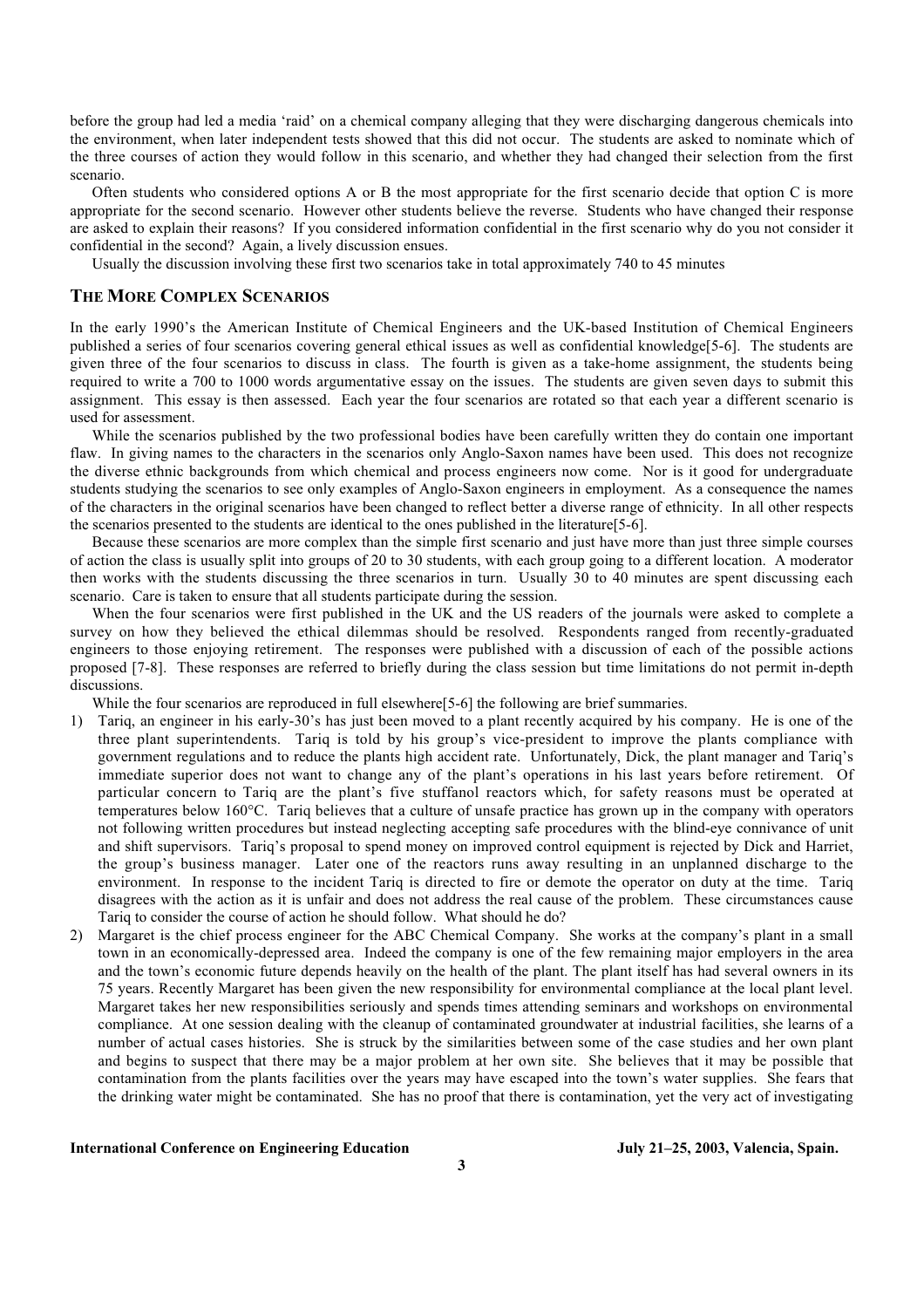the situation may lead to the closure of the plant with a loss of many jobs. Conversely if she does nothing and a subsequent investigation reveals that the drinking water is contaminated and that she knew but did not take action she would be in a very difficult situation. What should she do?

- 3) For nine years Binh worked for the Canberra Petrochemical Company, CPC, before joining MUCESS Chemicals. While talking to Jim, an old friend from CPC he learns that one of his former colleagues from CPC, Sharon, an engineer in the maintenance department, had left her job. Binh had dated Sharon several times five years earlier and was aware that she was not well liked by some of her colleagues. Jim mentions to Binh that just before she left there had been an incident during a routine maintenance job in a reactor which and resulted in considerable damage but no injuries. Jim passes on to Binh the rumour that it was Sharon's fault and that she was about to be fired before she resigned. Knowing Sharon as he does Binh could well believe that the incident could have been her fault. Now Binh learns that Sharon has applied to work at MUCESS Chemicals in the maintenance group. While Binh does not work directly in that group, he is approached by Fred, the maintenance head, and asked for his opinion of Sharon. In the course of the conversation he learns from Fred that Sharon has been given good references from her former supervisors at CPC and that the reactor maintenance incident has not been mentioned. What should Binh do? Should he alert Fred to what he has heard about Sharon's role in the accident? Should he arrange to meet Sharon and ask her directly about the accident? Should he decline to comment on the grounds that he once dated Sharon? Should he just do nothing at all?
- 4) Joan had worked as a production engineer at Borkon Corporations polymer plant for six years. Her responsibilities related to the production of a high-value, specialty polymer, PMRT. By changing the type of impeller used in the reactor and by adjusting how the raw materials are fed into the reactor she was able to improve the process by about 15 percent. Then, after a six-month development program she was able to achieve an additional 5 percent improvement by changing the location and shapes of the baffles. Much of the work associated with the baffle project was done in her own time at home on her personal computer. Joan's supervisor is Ted, a veteran of the plant who has a habit of taking credit for others work. In a very difficult market Borkon decides to shed staff and Joan is told that she is to leave the company. She knows that Ted has not been happy with her attempts to get the recognition for her work which Ted has denied her. After four months unemployed Joan lands a job with Polymasters, a rival to Borkon. Her new responsibilities include the production of PMRT. She quickly realizes that Polymasters still uses the same sort of reactor configuration that Borkon use to use before the extensive modifications were made. Which, if any, of the following should Joan consider to be confidential information? The use of the better, commercially-available impellers, the computer program she developed at home and/or the revised location and shape of the baffles. How should Joan go about improving the yields of the PMRT reactors? Should she immediately switch the impellers and change the way in which the raw materials are fed into the reactor? Should she immediately change the baffle locations? Should she discuss her situation with her new company's legal staff? Should she not make any changes at all?

For over a decade Bucknam and colleagues have been publishing a range of scenarios which pose ethical dilemmas in an engineering context. These scenarios cover the breadth of engineering disciplines and are suitable for use in the class room. References [9-13] are examples of just a few of the ethics cases that Bucknam has successfully developed. These scenarios may be used in chemical engineering classes in place of the ones discussed above even though they have not been written specifically for the chemical engineering profession.

## **CONCLUDING REMARKS**

Questionnaires completed by the students at the end of the semester identify the Professional Ethics session as one of the most enjoyable of their undergraduate career. Students enjoy the non-technical scenarios, finding them a welcome contrast to the drier, calculation-based activities found in other subjects. Some students comment that it gives them the opportunity to use 'the other side of their brain'.

For many students it is the only opportunity that they have in an otherwise very technical course to write an argumentative essay. A handful of students over the years have written some imaginative essays which address the issues in a clever and humorous, yet insightful way. Many students however find it difficult to write such an essay retaining as they often do the clearly defined structure of technical reports including headings such as 'introduction', 'discussion' and 'conclusions'.

The essay is assessed partly in terms of a communication and partly with respect to how well the case being presented is argued. Little weight is given to the standards of ethics shown by the student. This is because this writer does not believe that it is either proper or appropriate to try to force one's own moral values onto others particularly when they come from a different cultural background. While we might hope that students might understand what is and is not considered appropriate ethical behaviour in Australian industry and society it is not proper to seek to force students' thinking in this way. The mark for the essay usually makes up one-eighth to one-tenth the assessment for the subject, Process Engineering 2.